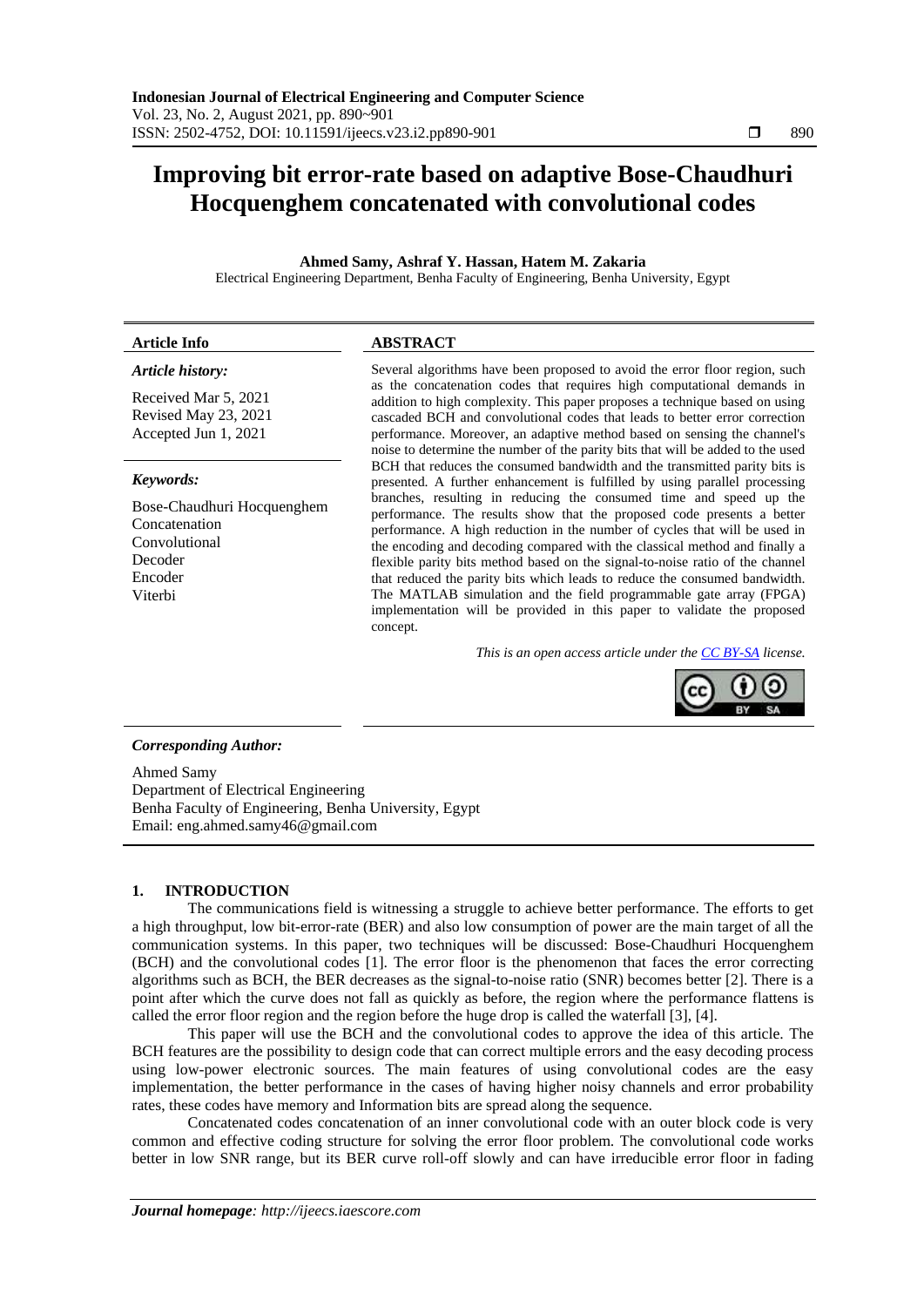channel [5], [6]. The BCH code has fast BER roll-off and well suited to correct the burst output errors common with a Viterbi decoder. An interleaver can be used to spread the Viterbi output error bursts across multiple BCH code-words for burst error correction [7], [8].

The design of concatenated code of BCH and convolutional had a problem of degradation of the throughput due to serial concatenation. Accordingly, a motivation is raised to improve the degradation of throughput of serial concatenation code, to be suited for real time application. This is done via designing parallel processing of BCH code with convolutional code [9], [10].

Another challenge that will face the designer is that how to design a transitional transmission protocol between these two codes to read and write between the encoders and the decoders correctly. Furthermore, earlier work [11], [12], the designers concatenated the codes without taking into account channel's SNR that made the system could add more parity bits than the required. In which this will increase the consumed bandwidth.

The proposed scheme provides three main goals. First proposing a concatenated method to solve the error floor problem, second, providing parallel processing of BCH code with convolutional for improving throughput. Finally, improving error correction capability. The design of parallel BCH code with convolutional is based on the time delay of a single branch of BCH code. Moreover, in this study a presentation of an adaptive method that let the system select the suitable BCH from the channel's SNR point of view.

This paper is organized as follows. Section 2 describes BCH and the convolutional coding. Section 3 presents the proposed algorithm. Section 3 discusses the experimental hardware implementation. Simulation and results are presented in section 5. Finally, section 6 concludes the proposed work.

# **2. BCH AND CONVOLUTION CODING SYSTEMS**

# **2.1. BCH codes**

The BCH codes, discovered in 1960 [13]–[15], is a class of cyclic codes that has well-known implementation algorithms and powerful error-correcting properties [16]. BCH encoder is based on linear feedback shift register (LFSR) as shown in Figure 1 [17]. A three types of BCH codes are used in this study. BCH(15,5,3), BCH(15,7,2) and BCH(15,11,1). Based on the SNR of the channel, the transmitter will choose one of these BCHs to use [18].



Figure 1. The encoder LFSR design [19]

The BCH decoding process is based on four main operations as shown in Figure 2. The first is determining the syndrome [20]. Second, it calculates the error location polynomial [21]. Then it finds the roots of error locator polynomial. The final one is the error correction.

## **2.2. The convolutional codes**

An (n, k, m) convolutional code can be implemented with a k-input, n-output linear sequential circuit with input memory m  $[22]$ . Typically n and k are small integers with  $k\leq n$ . However. A convolutional code is generated by passing the information sequence to be transmitted through a linear finite-state shift register [23].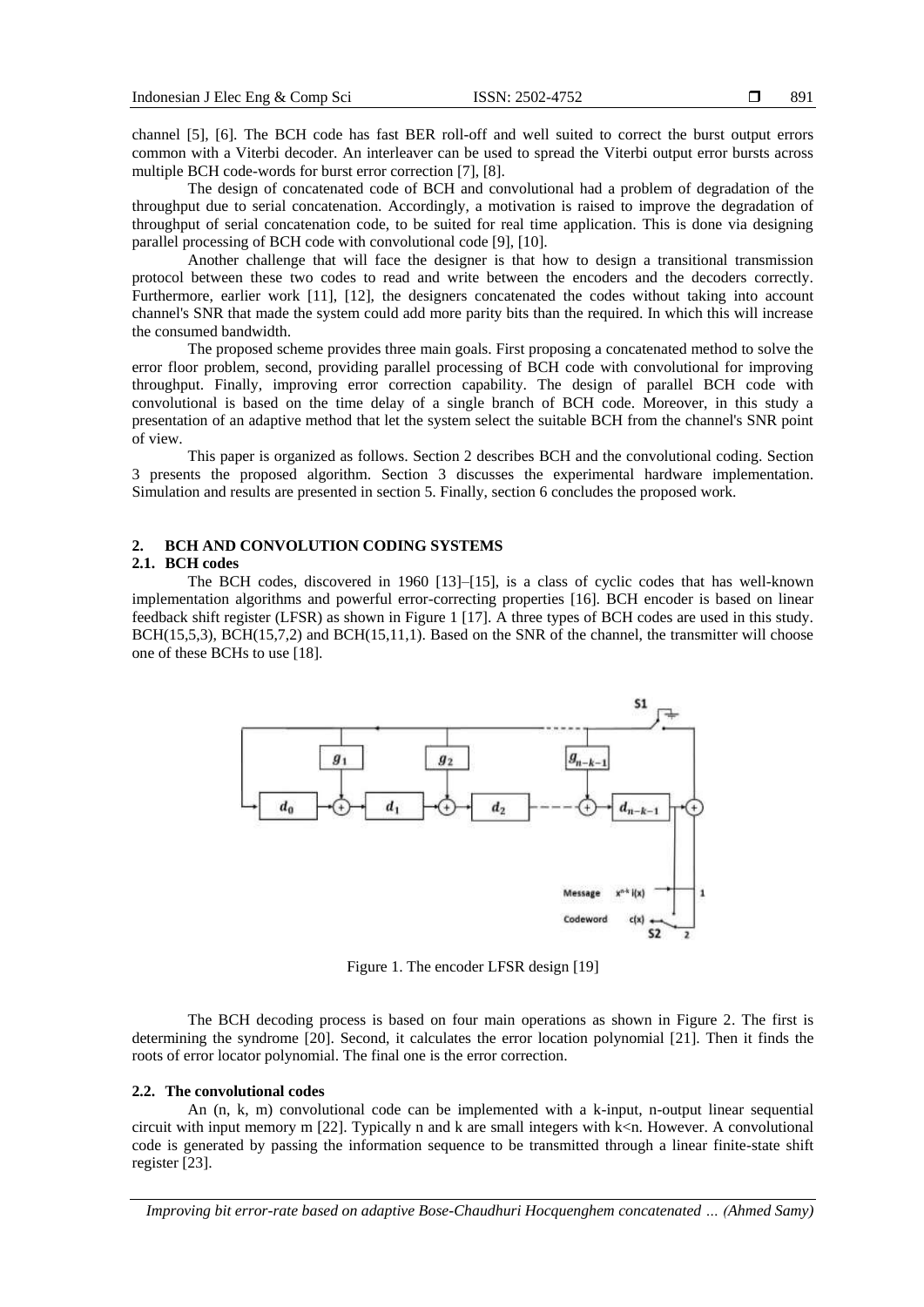

Figure 2. The BCH decoding process [24]

#### **2.3. The Viterbi algorithm**

It is based on the maximum likelihood criteria, as it computes the received sequence with every possible code sequence. The criterion for deciding between two paths is to select the one having the smallest metric. This method maximizes the probability of a correct decision [25]. The Viterbi decoder consists of four main processes: branch metric computation, state metric update, survivor path recording and output decision generation [26].

#### **3. RESEARCH METHOD**

This section is dedicated to present the proposed work to fulfill the motivated objectives. The proposed concatenated codes use parallel branches of BCH, which enhances the performance compared to the standard concatenated codes. It is efficient to use convolutional code concatenated with parallel branches of BCH code to improve the performance in the error floor region, Figure 3 shows the serial concatenated code based on hard decision [27].



Figure 3. Single branch BCH concatenated with convolutional encoder

There are three different BCH are used in this study to reduce the parity bits and reduce the consumed bandwidth. As shown in Figure 4, the channel noise-sensing unit is added in the transceiver. In which, the transceiver will estimate the value of the SNR by transmitting and receiving specific code between the source and destination before the encoding process. Based on this process, the SNR will be estimated. This noise-sensing unit will measure the power of the received signal as the source power is known for both the source and the destination, the noise-sensing unit can estimate the SNR of the channel. This estimation process will be repeated in a predetermined user defined period; the BCH selector will choose the suitable BCH based on the estimated SNR. Furthermore, the user will determine the values' range of comparison to detect the suitable BCH.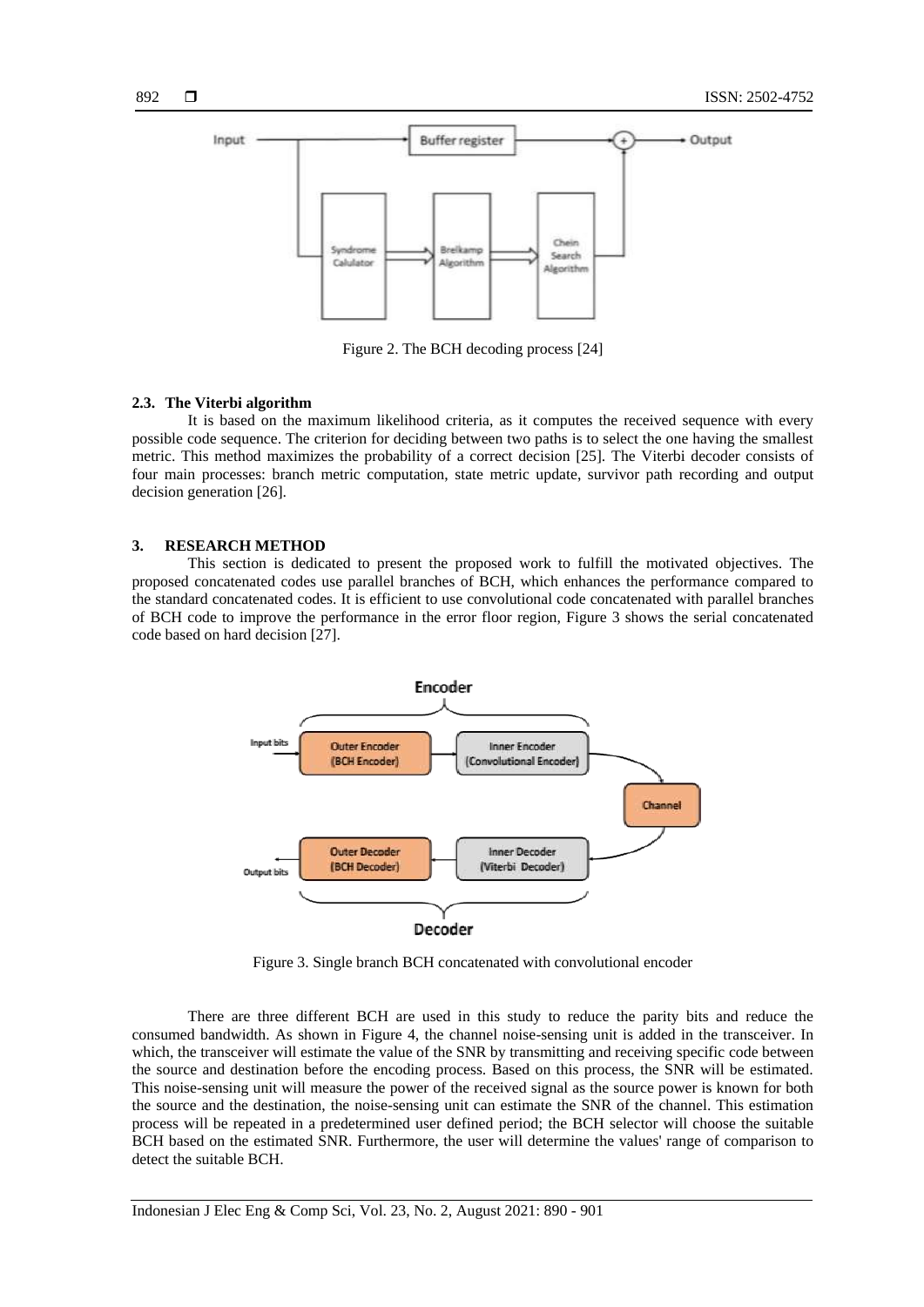Assume these values are A, B and C (the SNR value in dB). If the estimated SNR is less than A then the BCH detector will choose BCH (15,11,1) to make the encoding process that will add 4 parity bits. However, If the estimated SNR is more than A and less than C then the BCH detector will choose BCH (15,7,2) to make the encoding process that will add 8 parity bits. Finally, If the estimated SNR is more than C then the BCH detector will choose BCH (15,5,3) to make the encoding process that will add 10 parity bits. This SNR estimating process and choosing BCH depending on the SNR is a proposed adaptive method, which will improve the performance and reduce the bit error rate.

There is an interleaver between the outer encoder and the inner encoder to correct burst errors (Errors are depended on each other). The de-interleaver will be found between the outer decoder and the inner decoder. As shown in Figure 4, the BCH detector will determine the used BCH in the encoding process at the transmitter. At the same time there is a BCH detector in the receiver that determine the same BCH decoder to perform the decoding process. The BCH detector will send to the interleaver to receive form the used BCH and neglect any random bits from the other BCHs. The BCH detector at the receiver will send to the de-interleaver for sending the first stage-decoded bits to the suitable BCH decoder after the de-interleaver process.



Figure 4. The proposed methodology

The proposed setup will have made the bits transfer management is critical issue. Once the BCH receive the input bits, it will start the encoding process. However, during this encoding process, there are other bits are being inputted so these bits must be stored and after the BCH finish the required process, it will read the next bits, this process need big memory and has high time delay. Therefore, the proposed parallel branches method is a suitable solution for this issue. The proposed method based on using multiple branches for each BCHs, As, some of the BCH reads, while the others perform the encoding process. The proposed steps will be described in the next paragraphs.

As shown in Figure 5, the BCH (15,11,1) encoder concatenated with convolutional encoder, the system will use two parallel branches because the encoder consumes 11 cycles to read the bits and 4 cycles to perform the encoding process. So, at the same time of the encoding process for the first BCH, there will be another BCH that reads the input data. After 15 cycles, the first BCH will send the bits to the convolutional encoder which will consume 7 cycles for the processing. These 7 cycles in addition to the 4 cycles of the processing of the first BCH will be 11 cycles that will be used in the second BCH to read the input bits. Therefore, once the convolutional encoder finishes its work, the second BCH will start the processing and the first BCH starts to read the input.

As shown in Figure 6, the BCH (15,7,2) encoder concatenated with convolutional encoder, the system will use three parallel branches because the encoder consumes 7 cycles to read the bits and 8 cycles to perform the encoding process. So, at the same time of the encoding process for the first BCH, there will be another BCH that reads the input data. So, after 15 cycles, the first BCH will send the bits to the convolutional encoder which will consume 7 cycles for the processing. These 7 cycles in addition to the 8 cycles of the processing of the first BCH will be 15 cycles that will be used in the second BCH to read the input bits and perform the encoding. As noticed, the second BCH start the encoding process before the first BCH finish the encoding process by one cycle so the third BCH branch will start reading the input bits while the first BCH and the second BCH are performing the encoding process. Once the third BCH start the processing, the first BCH will start the reading.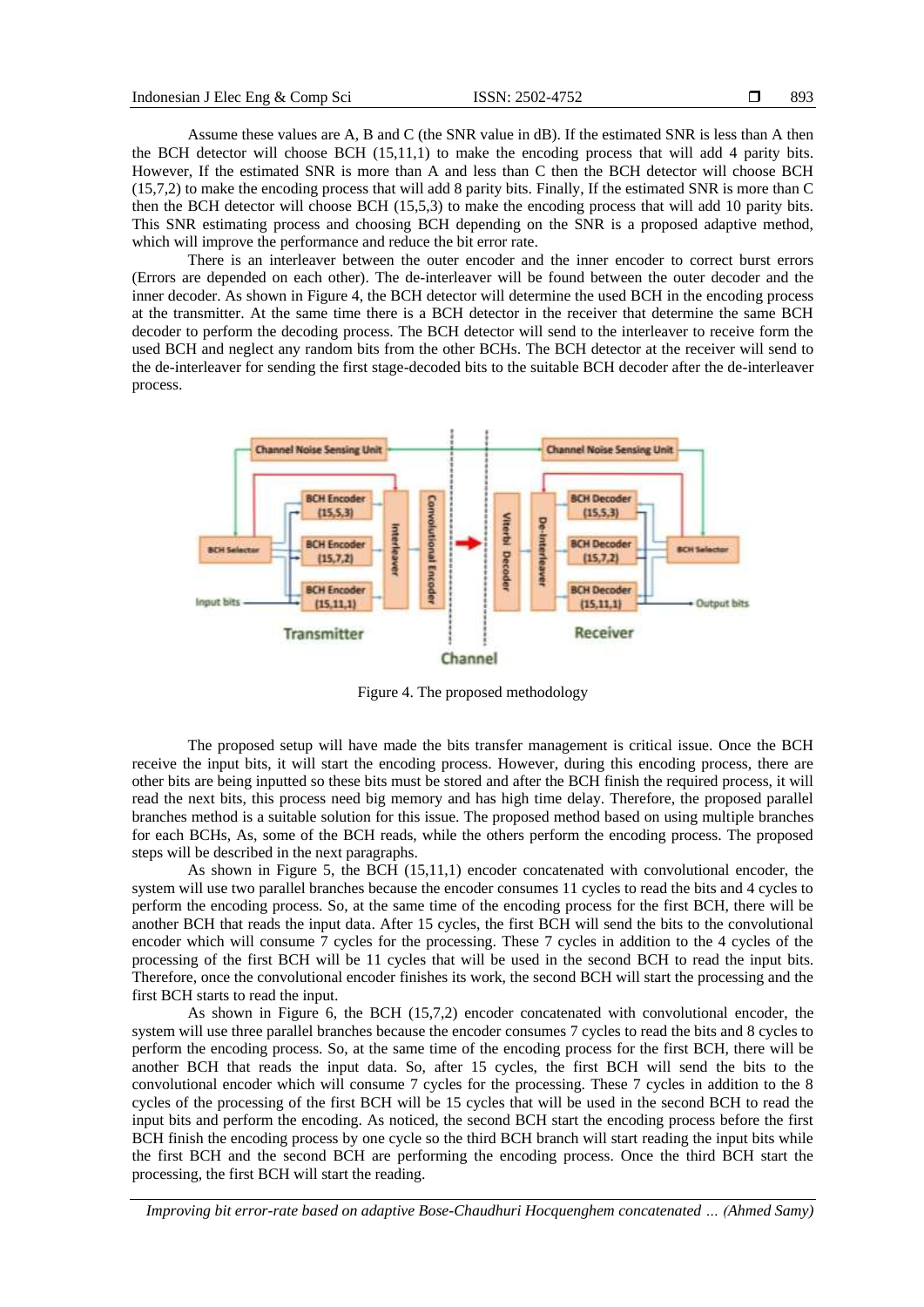

Figure 5. Parallel BCH (15,11,1) branches concatenated with convolutional encoder



Figure 6. Parallel BCH (15,7,2) branches concatenated with convolutional encoder

As shown in Figure 7. The BCH (15,5,3) encoder concatenated with convolutional encoder, the system will use three parallel branches because the encoder consumes 5 cycles to read the bits and 10 cycles to perform the encoding process. So, at the same time of the encoding process for the first BCH, the second BCH is reading the input data. Therefore, after 10 cycles, the first BCH is performing the processing, the second BCH start the processing, and the third BCH starts reading the input bits. After 15 cycles, the first bch will send the bits to the convolutional encoder, which will consume 7 cycles for the processing.

As noticed, the second BCH start the encoding process before the first BCH finishes the encoding process by 5 cycles so the third BCH starts the reading of the input bits. After 5 cycles the third BCH starts the encoding process before the second BCH finishes the process by 5 cycles but at the same time, the first BCH will finish the processing so it starts the reading of the input bits so the first BCH branch will start reading the input bits while the second BCH and the third BCH are performing the encoding process. The overall code rate of the proposed algorithm will be  $(45,5,3)$  or  $(45,7,2)$  or  $(45,11,1)$ . As seen, the proposed algorithm will use high channel bandwidth and consume more hardware resources to achieve the required results and this is a logic results as a payment corresponded to the improved results.



Figure 7. Parallel BCH (15,5,3) branches concatenated with convolutional encoder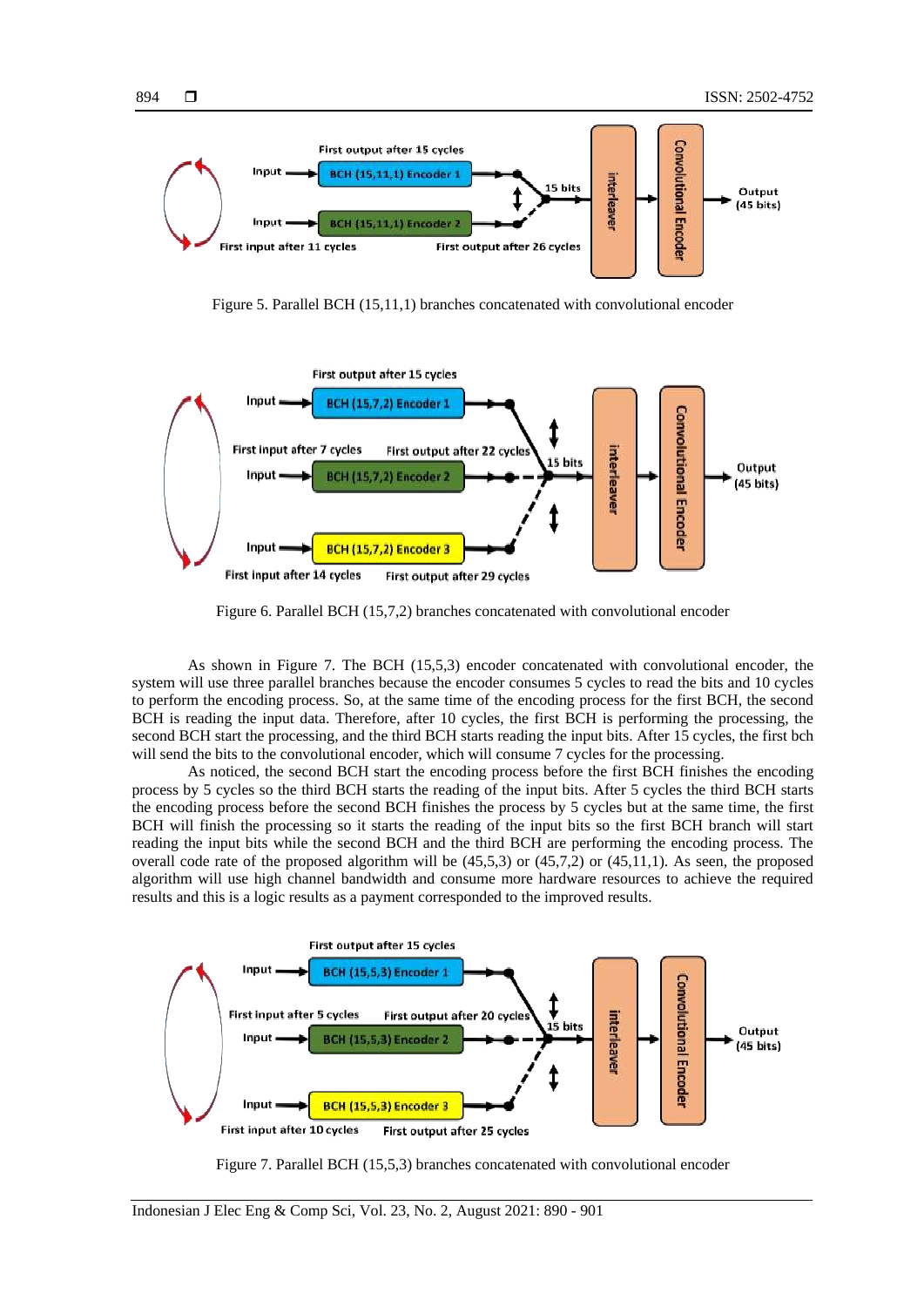It is clear that the proposed parallel branch schemes save 11 cycles in each generated codeword for the BCH (15,11,1), save 7 cycles in each generated codeword for the BCH (15,7,2) and save 5 cycles in each generated codeword for the BCH (15,5,3) than the standard single branch scheme, which achieves higher throughput than the traditional one. The same technique will be used in the decoding process but the Viterbi decoder will perform the first decoding stage and then the BCH decoder will be perform the second decoding stage. The input bits for the Viterbi decoder are 45 bits because we use convolutional encoder with rate 1/3 so each bit form the output BCH encoder will leads to 3 bits from the convolutional encoder. The input bits for the Viterbi decoder will be received in parallel form as each package consists of 9 bits so the Viterbi decoder will consume 5 cycles for reading in addition to 7 cycles for the processing so the total number of cycles are 12 cycles . The three types of BHC decoder will consume 17, 18 and 19 cycles (15 cycles for reading bits, 2 cycles for  $(15,11,1)$  decoding, 3 cycles for  $(15,7,2)$  decoding and 4 cycles for  $(15,5,3)$  decoding) so the system will use two BCH decoders from each other so as there is one BCH is performing the decoding process, there is also another BCH is reading from the Viterbi decoder. Figure 8 shows a Parallel BCH decoder branches concatenated with Viterbi decoder.



Figure 8. Parallel BCH decoder branches concatenated with Viterbi decoder

# **4. HARDWARE IMPLEMENTATION**

The FPGA implementation of the proposed method is presented in this section. In the present work, the Xilinx Spartan-3A/3AN FPGA Starter Kit 700K-gate XC3S700A is shown in Figure 9. This kit contains 4-Mbit flash PROM, 512 Mbit DDR2 SDRAM, 50 MHz clock oscillator, 6-data channels, SPI based digital to analog converter and SPI based analog to digital converter, 8 LEDs, and 4 slide switches and 4 push buttons.



Figure 9. Xilinx Spartan-3A/3AN FPGA Starter Kit 700K-gate XC3S700A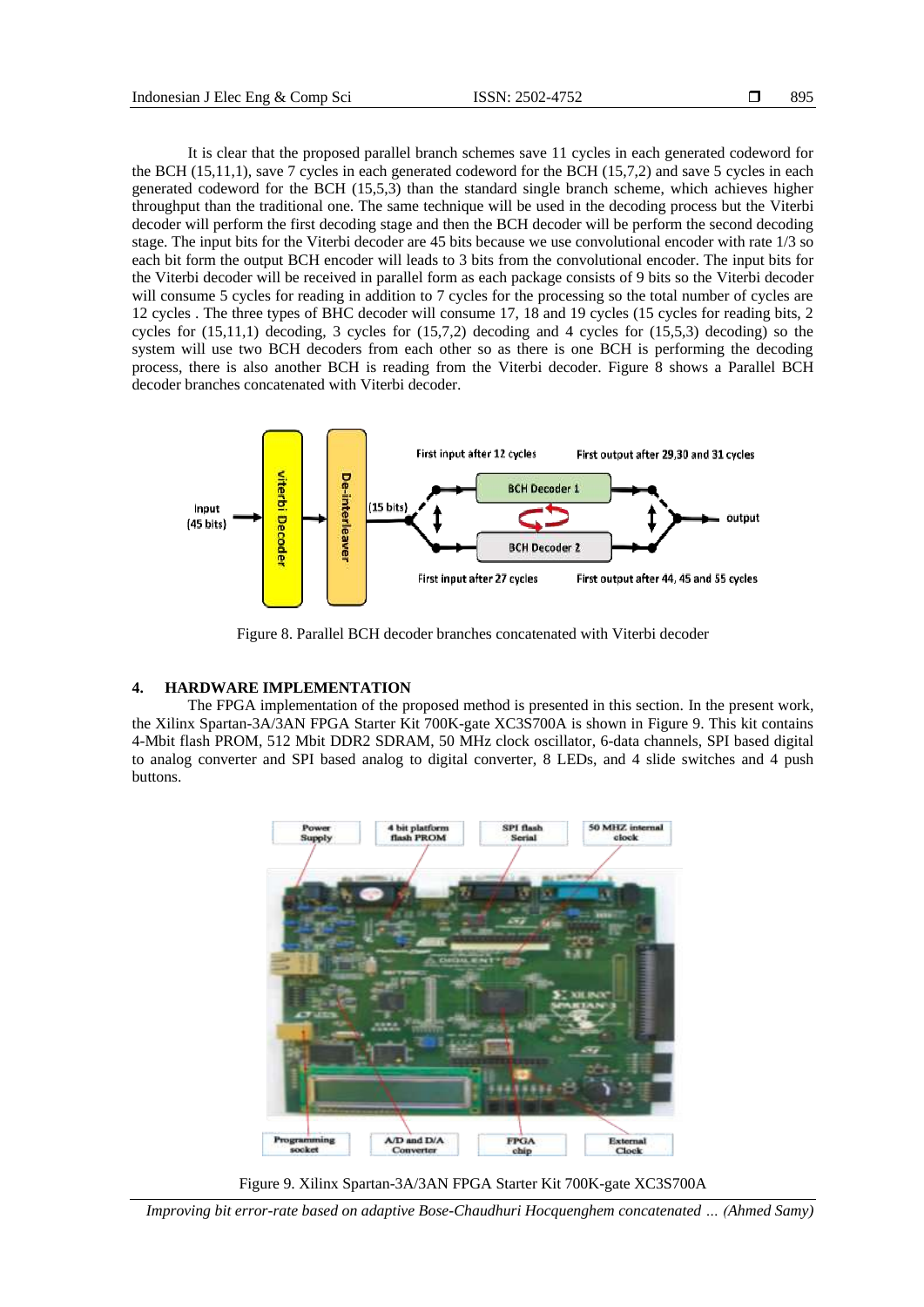The method is implemented by using VHSIC Hardware Description Language (VHDL) code and the Xilinx package ISE14.7, the simulation was performed using ISim program. As shown in Figure 10, the proposed encoding system consists of SNR sensing unit, two parallel branches of BCH(15,11,1) encoder, three parallel branches of BCH (15,7,2), three parallel branches of BCH (15,5,3) encoder, the interleaver and the Convolutional encoder. There is a frequency down conversion that perform the synchronization between the BCHs and the convolutional encoder. Each schematic symbol represents VHDL code.



Figure 10. The proposed encoder implementation

As discussed before, the SNR\_Channel block will estimate the SNR of the channel, based on this value the BCH\_Detector block will determine the used BCH, BCH\_15\_11\_1 block, BCH\_15\_7\_2 or BCH 15 5 3 and also it will send to the interleaver to receive from the suitable BCH and neglect any random values. The interleaver will receive 15 bits from the BCH and then send these bits to convolutional encoder that perform the sensing encoding stage.

As shown in Figure 11, the proposed decoding system consists of SNR sensing unit, two parallel branches of BCH(15,11,1) decoder, two parallel branches of BCH (15,7,2) decoder, two parallel branches of BCH (15,5,3) decoder, the de-interleaver and the Viterbi decoder. There is a frequency down conversion that perform the synchronization between the BCHs and the Viterbi encoder. As discussed before, the SNR\_Channel block will estimate the SNR of the channel, based on this value the BCH\_Detector block will determine the used BCH, BCH\_15\_11\_1 block, BCH\_15\_7\_2 or BCH\_15\_5\_3 and also it will send to the de-interleaver to send to the suitable BCH. The de-interleaver will receive from the Viterbi decoder and then send these bits to BCH decoder that perform the sensing decoding stage. As shown in Figure 11, the Viterbi decoder will perform the first stage of decoding as it is the inner stage but the BCH will perform the second stage of decoding as it is the outer coding system.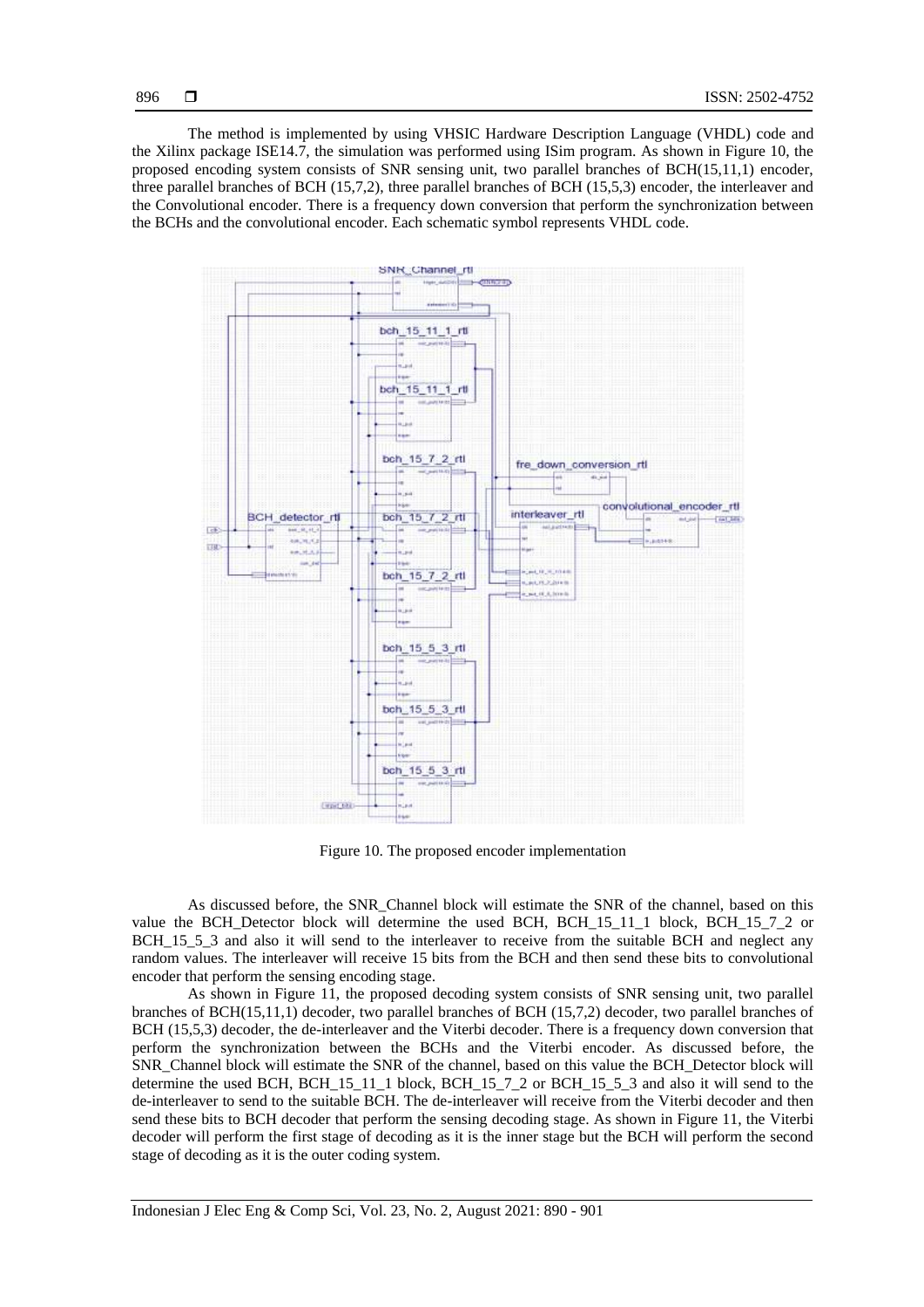

Figure 11. The proposed decoder implementation

## **5. RESULTS AND DISCUSSION**

BER is a main parameter that can be used to evaluate the performance. The BER of the proposed method has been simulated by using a the Matlab package. The comparison between the existing channel code and the proposed code are shown in Figures 12 and 13. It can be observed that the proposed code shows a better performance compared by the BCH code. At SNR=10 dB, the BER steadily decreases in the form of a curve as the [SNR](https://en.wikipedia.org/wiki/Signal-to-noise_ratio) condition becomes better and the curve does not fall as quickly as before, in other words, there is a region in which performance flattens. This region is called the error floor region. This issue was solved by using the proposed system.

By comparing Figures 12 and 13, It can be observed that the proposed code shows a better performance compared to those of BCH and the BER decreases in the form of a curve as the [SNR](https://en.wikipedia.org/wiki/Signal-to-noise_ratio) condition becomes better till it reaches the minimum value at SNR=6 dB.



Figure 12. SNR Vs BER of the BCH Figure 13. SNR Vs BER of the proposed concatenated system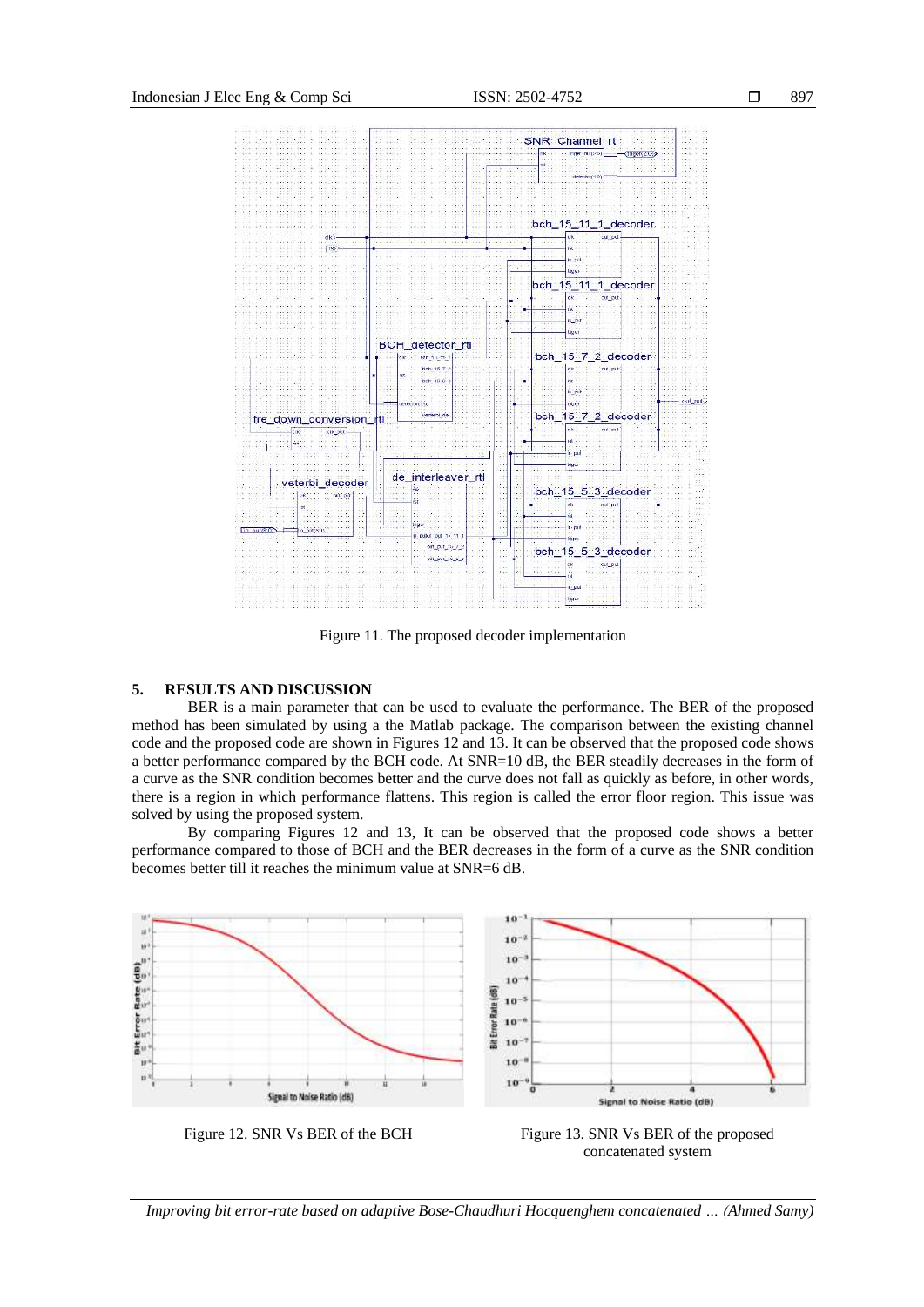Figures 14 to 16 show the ISim simulation of the encoding stage. Based on the SNR of the channel that will be estimated by using the proposed adaptive technique. The BCH detector will choose the BCH (15,11,1) encoder, the BCH (15,7,2) encoder or the BCH (15,5,3) encoder to perform the first encoding stage. The CLK signal is used to provide the synchronization process and the R-S-T signal is used to return the system parameters to its initial values. Figures 17 to 19 show the ISim simulation of the decoding stage in the case of BCH (15,11,1), BCH (15,7,2) and BCH (15,5,3).

| Name                       |                   | 200 ns                                  | 40 |
|----------------------------|-------------------|-----------------------------------------|----|
| clk<br>Informa<br>ы<br>rst |                   | Information bits + parity bits (15 bit) |    |
| in_put[10:0]<br>ı.         | 11011000110       |                                         |    |
| encoded_bits[14:0]         | 11011000110011174 |                                         |    |

Figure 14. ISim simulation of the BCH (15,11,1) encoding

| Name               |         | 200 ns                               | 400 n |
|--------------------|---------|--------------------------------------|-------|
| clic<br>するき        |         | Information bits + parity bits (15 } |       |
| put[6:0]           | 100111  |                                      |       |
| encoded_bits[14:0] | 1011000 |                                      |       |

Figure 15. ISim simulation of the BCH (15,7,2) encoding

| <b>ATTS47</b>      |                  | 1200 ms                                  |  |
|--------------------|------------------|------------------------------------------|--|
| <b>CITS</b><br>rst |                  | Information bits + parity bits (15 bits) |  |
| in put[4:0)        | 00001            |                                          |  |
| ncoded_bits[14:0]  | 0000101001101114 |                                          |  |

Figure 16. ISim simulation of the BCH (15,5,3) encoding



Figure 17. ISim simulation of the BCH (15,11,1) decoding

| <b>Name</b>                             | Error<br>17100  | <b>200 ms</b>            |                                       | 400 |
|-----------------------------------------|-----------------|--------------------------|---------------------------------------|-----|
| le cik<br>rst                           |                 |                          | (received message) There are two bits |     |
| ceived bits[14:0]<br>decoded bits[14:0] | 110011111011000 | nformation bits (7 bits) | (corrected message) no error          |     |
| information_bits[6:0]                   |                 |                          |                                       |     |

Figure 18. ISim simulation of the BCH (15,7,2) decoding

| Name                   | Eastus     |                                                |
|------------------------|------------|------------------------------------------------|
|                        |            | (received message) There are three bits error. |
| received bits[14:0]    | 0010100001 | (corrected message ) no error                  |
| decoded bits[14:0]     |            | formation bits (5 bits)                        |
| information, bits[4:0] | 00001      |                                                |

Figure 19. ISim simulation of the BCH (15,5,3) decoding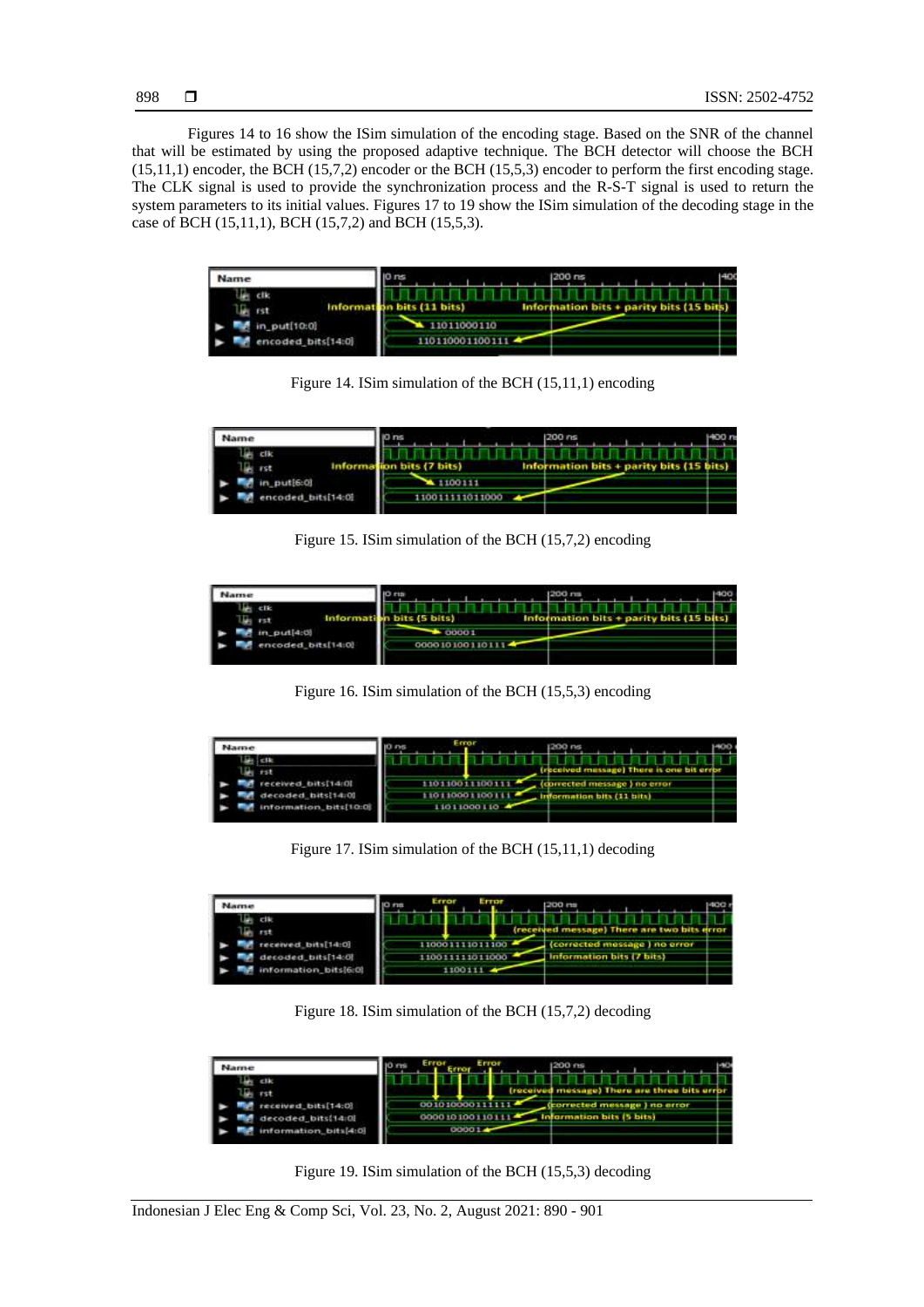Figure 20 shows the ISim simulation of the encoding for the overall proposed system, the simulated case when the used BCH encoder is BCH(15,,5,3), the encoded bits are 45 as the used convolutional encoder is 1/3 that generate three bits for each one input bits so the input bits for the BCH is 5 bits that will leads to 15 bits at the BCH output which will be the input of the convolutional encoder that leads to 45 encoded bits.

| Name       |  | <b>ID</b> rus | (200 ms)                  | H00 ms                                   | 600 ms |
|------------|--|---------------|---------------------------|------------------------------------------|--------|
|            |  |               |                           | <b>Information bits (5 bits)</b>         |        |
|            |  |               | 00001                     |                                          |        |
| hits[44:0] |  | 01100001      | 1100010111100100100101111 |                                          |        |
|            |  |               |                           | Information bits + parity bits (45 bits) |        |

Figure 20. ISim simulation of the proposed encoding

Figure 21 shows the ISim simulation of the decoding for the previous case. The received message consists of 45 bits, there are three bits error that were detected and corrected. The information bits after the parity bits were removed are 5 bits.

| Name                                      | Error<br>Error<br>200 ns                                                                                            |  |
|-------------------------------------------|---------------------------------------------------------------------------------------------------------------------|--|
| received bits[44.0]<br>detoded http://4cc | 013000018010113001030130001011300010010101111                                                                       |  |
| information bits(4:0)<br>fcorrect         | 00001<br>(received message) There are three bits error<br>ed message ) no error<br><b>Information bits (5 bits)</b> |  |

Figure 21. ISim simulation of the proposed decoding

As shown in Table 1, for the serial concatenation, all BCHs will consume the same numbers of cycles as the encoder consume 15 cycles for reading bits and encoding. In the case of the concatenation, these numbers of cycles were reduced as in the case of BCH(15,11,1), the proposed method will saves 11 cycles in the encoding for the one codeword and saves 15 cycles in the decoding for the one codeword that will increase the system throughput. The proposed method also will saves 7 cycles in the encoding and saves 15 cycles in the decoding for the one codeword in the case of BCH(15,7,2) and finally, it saves 5 cycles in the encoding and saves 15 cycles in the decoding for the one codeword in the case of BCH(15,5,3). As shown in Table 2, the serial design consumed 13% of the used kit resources, while the parallel branches design consumed 47%. The performance improved at the expense of the hardware resources.

|              | Serial concatenation time (Cycle) |         | Parallel concatenation time (Cycle) |         |
|--------------|-----------------------------------|---------|-------------------------------------|---------|
|              | Encoder                           | Decoder | Encoder                             | Decoder |
| BCH(15,11,1) |                                   |         |                                     |         |
| BCH(15,7,2)  |                                   | 27      |                                     |         |
| BCH(15,5,3)  |                                   |         |                                     |         |

|                   | Table 2. The device utilization summary |                                             |
|-------------------|-----------------------------------------|---------------------------------------------|
| Logic utilization |                                         | Serial concatenation Parallel concatenation |
| _______           |                                         |                                             |

| LUEIV UIHILUIJUI             | эспаг сонсактанон | a analist concatenation |
|------------------------------|-------------------|-------------------------|
| Slice Flip Flops             | 952               | 5869                    |
| Occupied Slices              | 1586              | 5120                    |
| Total Number of 4 input LUTs | 1235              | 4210                    |
|                              |                   |                         |

#### **6. CONCLUSION**

The proposed scheme provides three main goals. It proposes a concatenated method to solve the error floor problem, the paper succeed to improve the performance of the system at the error floor region. It also provides parallel processing of BCH code with convolutional to improve throughput besides improving error correction capability. The design of parallel BCH code with convolutional is based on the time delay of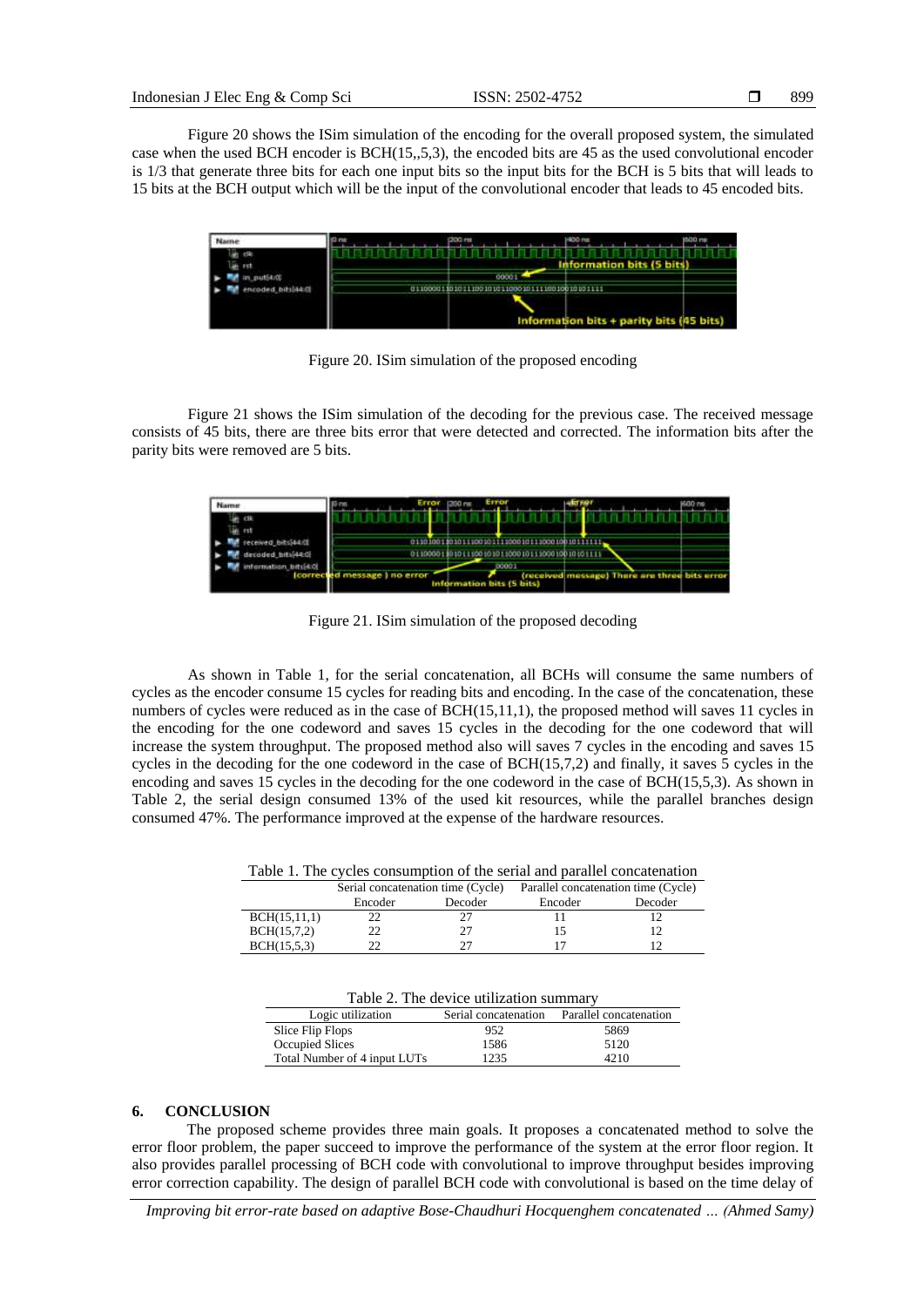a single branch of BCH code. The simulation results prove that the proposed methods reduced the number of cycles that was used in the encoding and decoding in the classical processing. The paper also presents an adaptive method that makes the system choose the suitable BCH depending on the SNR of the channel that reduced the parity bits which leads to reduce the consumed bandwidth. The implementation and the simulations are provided to verify the goal of this paper and finally a real case study was presented to show the difference between the classical processing and the proposed one.

#### **REFERENCES**

- [1] F. Li and X. Sun, "The Hermitian Dual Containing Non-Primitive BCH Codes," *IEEE Communications Letters*, vol. 25, no. 2, pp. 379-382, Feb. 2021, doi: 10.1109/LCOMM.2020.3032731.
- [2] Z. Xie and X. Zhang, "Miscorrection Mitigation for Generalized Integrated Interleaved BCH Codes," *IEEE Communications Letters*, vol. 25, no. 7, pp. 2118-2122, July 2021, doi: 10.1109/LCOMM.2021.3074461.
- [3] C. Gan, C. Li, and H. Qian, "Parameters of Hulls of Primitive BCH Codes of Length q<sup>3</sup> 1," *IEEE Communications Letters*, vol. 25, no. 4, pp. 1070-1073, April 2021, doi: 10.1109/LCOMM.2020.3043448.
- [4] X. Li and Q. Yue, "A New Family of Quantum Synchronizable Codes," *IEEE Communications Letters*, vol. 25, no. 2, pp. 342-345, Feb. 2021, doi: 10.1109/LCOMM.2020.3027803.
- [5] C. Tang and C. Ding, "An Infinite Family of Linear Codes Supporting 4-Designs," *IEEE Transactions on Information Theory*, vol. 67, no. 1, pp. 244-254, Jan. 2021, doi: 10.1109/TIT.2020.3032600.
- [6] Z. Xie and X. Zhang, "Fast Nested Key Equation Solvers for Generalized Integrated Interleaved Decoder," *IEEE Transactions on Circuits and Systems I: Regular Papers*, vol. 68, no. 1, pp. 483-495, Jan. 2021, doi: 10.1109/TCSI.2020.3025847.
- [7] H. -C. Lee, "An Efficient BCH Decoder for WBAN Applications," *IEEE Communications Letters*, vol. 25, no. 6, pp. 1766-1770, June 2021, doi: 10.1109/LCOMM.2021.3066246.
- [8] A. Mondal and S. S. Garani, "Efficient Hardware Architectures for 2-D BCH Codes in the Frequency Domain for Two-Dimensional Data Storage Applications," *IEEE Transactions on Magnetics*, vol. 57, no. 5, pp. 1-14, May 2021, Art no. 3101214, doi: 10.1109/TMAG.2021.3060807.
- [9] M. V. Burnashev, "The "Nontriviality" of the Union Bound for Decoding of Convolutional Codes," *IEEE Communications Letters*, vol. 25, no. 2, pp. 446-449, Feb. 2021, doi: 10.1109/LCOMM.2020.3030626.
- [10] F. Cheng, "Asymptotically Good Codes Obtained by an Extended Primitive BCH Code Concatenated with Interleaved Codes," in *2019 IEEE 8th Joint International Information Technology and Artificial Intelligence Conference (ITAIC)*, 2019, pp. 417-421, doi: 10.1109/ITAIC.2019.8785548.
- [11] S. D. Potey and P. M. Dhande, "Error Detection and Correction Capability for BCH Encoder using VHDL," in *2019 IEEE 5th International Conference for Convergence in Technology (I2CT)*, 2019, pp. 1-4, doi: 10.1109/I2CT45611.2019.9033847.
- [12] A. M. Mahdy, M. Abdelaziz and M. H. A. El-Azeem, "Design and Simulation of Parallel BCH Code with LDPC Code for Flash Memories," in *2020 12th International Conference on Electrical Engineering (ICEENG)*, 2020, pp. 196-199, doi: 10.1109/ICEENG45378.2020.9171743.
- [13] C. Li, P. Wu, and F. Liu, "On Two Classes of Primitive BCH Codes and Some Related Codes," *IEEE Transactions on Information Theory*, vol. 65, no. 6, pp. 3830-3840, June 2019, doi: 10.1109/TIT.2018.2883615.
- [14] Z. Xie and X. Zhang, "Reduced-Complexity Key Equation Solvers for Generalized Integrated Interleaved BCH Decoders," *IEEE Transactions on Circuits and Systems I: Regular Papers*, vol. 67, no. 12, pp. 5520-5529, Dec. 2020, doi: 10.1109/TCSI.2020.2999823.
- [15] Z. Du, C. Li and S. Mesnager, "Constructions of Self-Orthogonal Codes from Hulls of BCH Codes and Their Parameters," *IEEE Transactions on Information Theory*, vol. 66, no. 11, pp. 6774-6785, Nov. 2020, doi: 10.1109/TIT.2020.2991635.
- [16] A. Mondal and S. S. Garani, "Efficient Hardware Design Architectures for BCH Product Codes in the Frequency Domain," in *2020 IEEE 63rd International Midwest Symposium on Circuits and Systems (MWSCAS)*, 2020, pp. 703-706, doi: 10.1109/MWSCAS48704.2020.9184633.
- [17] M. Rezaei and M. A. Attari, "Blind Detection of BCH Length from Noisy Received Vectors," in *2020 28th Iranian Conference on Electrical Engineering (ICEE)*, 2020, pp. 1-5, doi: 10.1109/ICEE50131.2020.9260791
- [18] S. Jihwan and H. Lee, "Burst Error Correction for Convolutional Code Concatenated with Hamming code with a block interleaver," in *2020 International Conference on Artificial Intelligence in Information and Communication (ICAIIC)*, 2020, pp. 531-533, doi: 10.1109/ICAIIC48513.2020.9065198.
- [19] L. Mu, "Ensemble of high performance structured binary convolutional LDPC codes with moderate rates," *China Communications*, vol. 17, no. 10, pp. 195-205, Oct. 2020, doi: 10.23919/JCC.2020.10.014.
- [20] P. J. Almeida and J. Lieb, "Complete j-MDP Convolutional Codes," *IEEE Transactions on Information Theory*, vol. 66, no. 12, pp. 7348-7359, Dec. 2020, doi: 10.1109/TIT.2020.3015698.
- [21] S. Li, J. Yuan, B. Bai, and N. Benvenuto, "Code-Based Channel Shortening for Faster-Than-Nyquist Signaling: Reduced-Complexity Detection and Code Design," *IEEE Transactions on Communications*, vol. 68, no. 7, pp. 3996-4011, July 2020, doi: 10.1109/TCOMM.2020.2988922.
- [22] J. Ye, T. -Y. Wu, J. Xing, and L. Chen, "Iterative Soft Decoding of Reed-Solomon Tail-Biting Convolutional Concatenated Codes," in *2020 International Conference on Wireless Communications and Signal Processing (WCSP)*, 2020, pp. 957-961, doi: 10.1109/WCSP49889.2020.9299744.